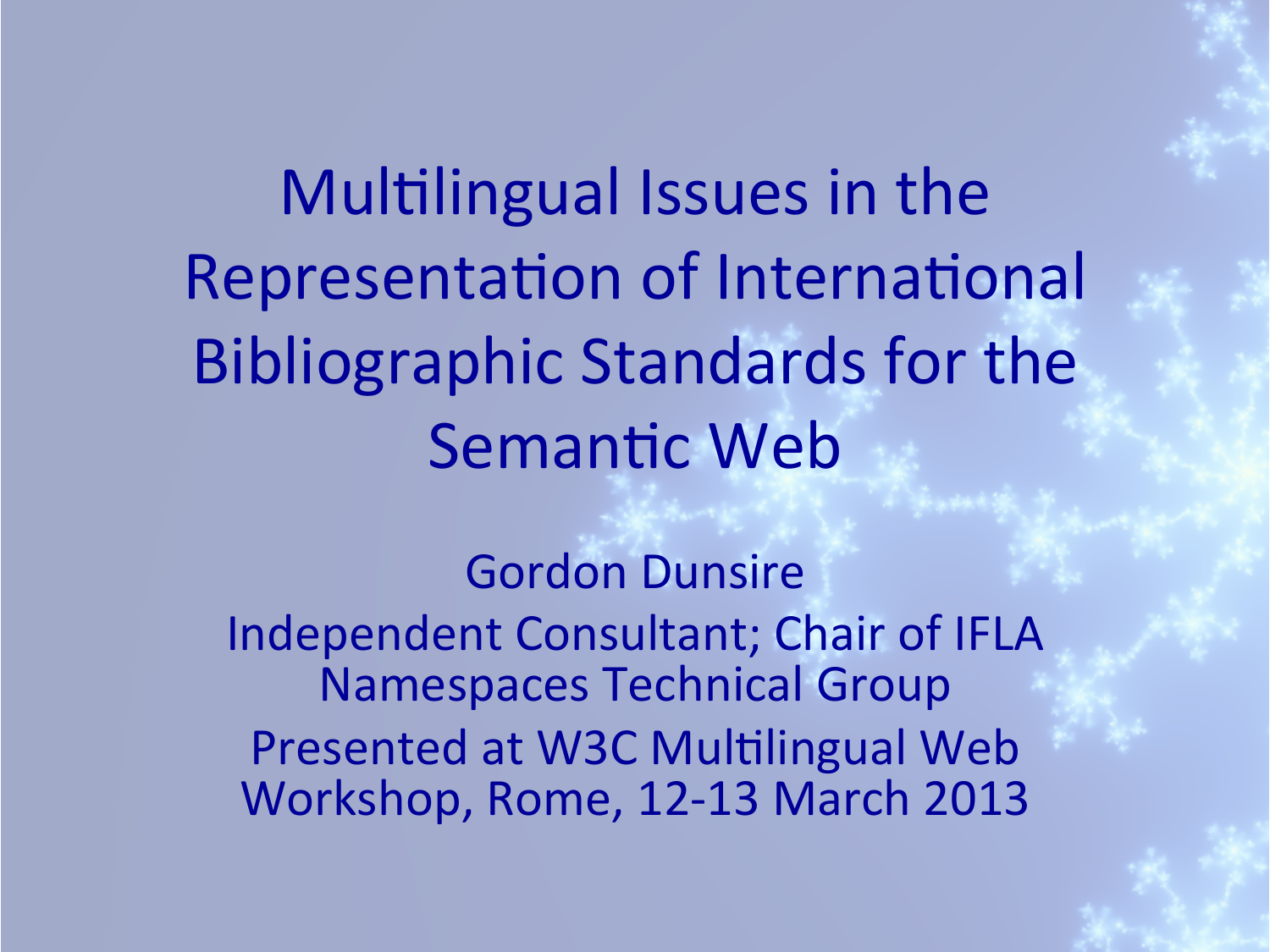

International Federation of Library Associations and Institutions (IFLA) maintains global standards for the library/bibliographic environment:

- Functional Requirements family of models for
	- Bibliographic Records (FRBR)
	- Authority Data (FRAD)
	- Subject Authority Data (FRSAD)
- International Standard Bibliographic Description (ISBD)
	- Catalogue record structure and content
- UNIMARC
	- Catalogue and Authority record data format
	- Based on ISBD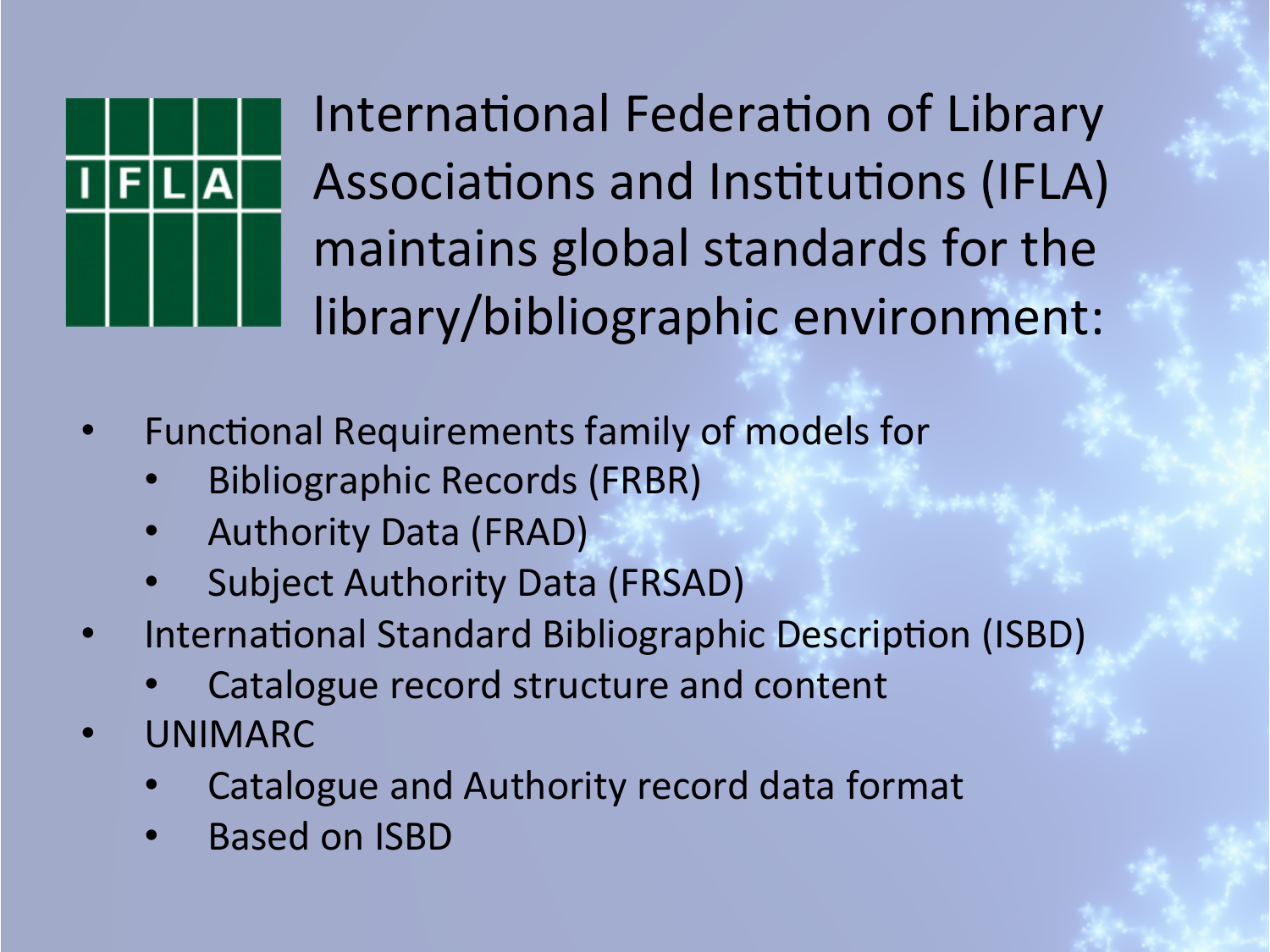about sian in / reaistei

## open metadata registry

Supporting Metadata Interoperability

| earch Vocabularies |
|--------------------|
| earch Element Sets |

## IFLA has its own namespace **"h#p://iflastandards.info"**

Used for representation of models, schemas, and terminologies as element sets and value vocabularies in Resource Description Framework

Supports conversion of bibliographic records to library linked data without loss of information

Element sets and vocabularies maintained in the Open Metadata Registry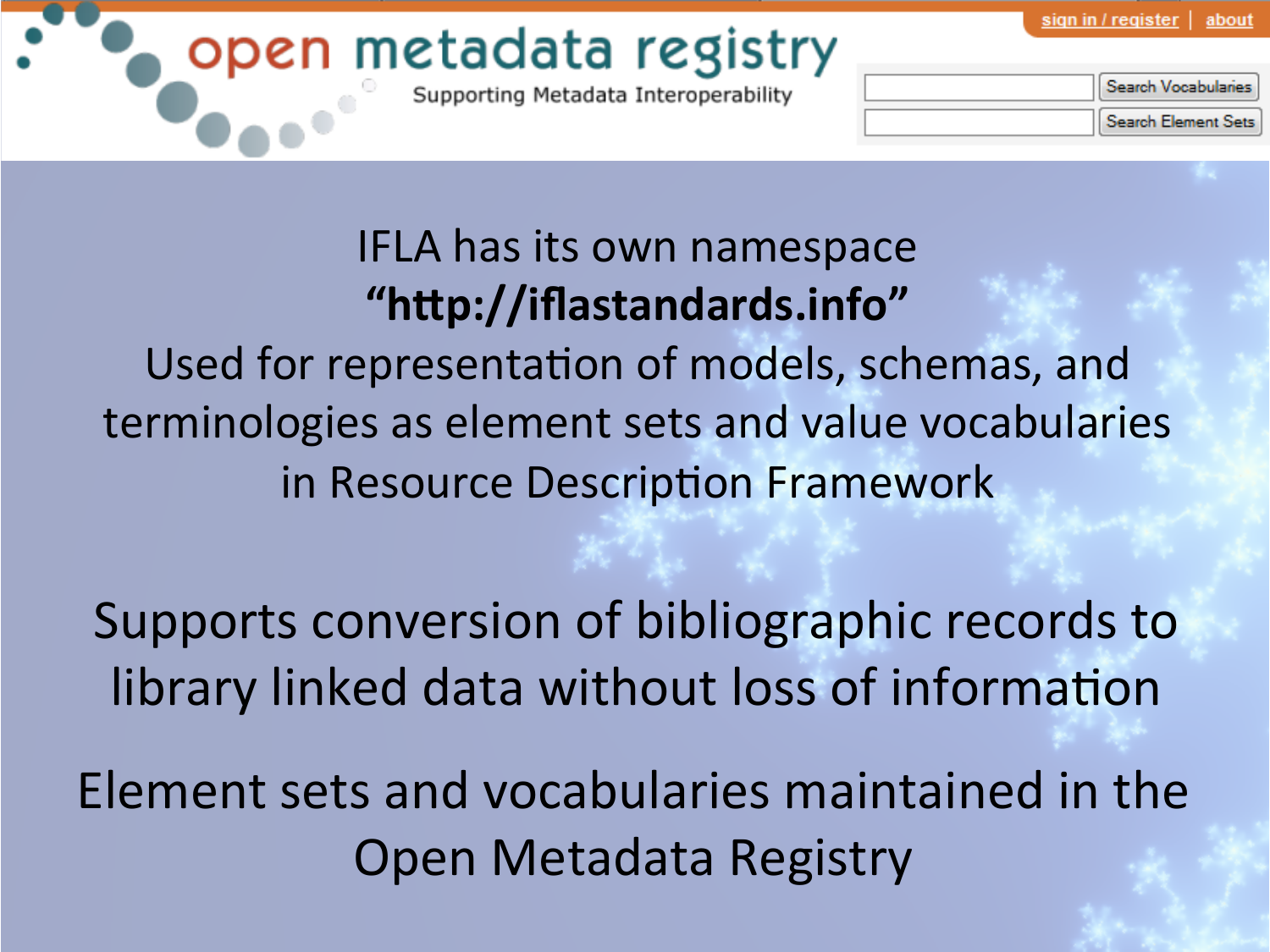English Español



#### 25 February 2013

### **IFLA** launches multilingual website

#### Español | français | Deutsch | Русский | 中文 | العربية | Spañol | français | Deutsch | Русский

Multilingual website launched February 2013 with Spanish version

IFLA is delighted to launch a multilingual version of its website from February 25 2013. Many of IFLA's policies, guidelines, and other documents have been available in IFLA's seven official languages, and other languages, for some time. The launch of the multilingual website provides improved access to existing and newly translated content in languages other than English.

Multilingual access and content will begin with the Spanish language, and will be followed by French. A selection of key documents, policies and guidelines has been translated. More content and translations into other IFLA languages will follow.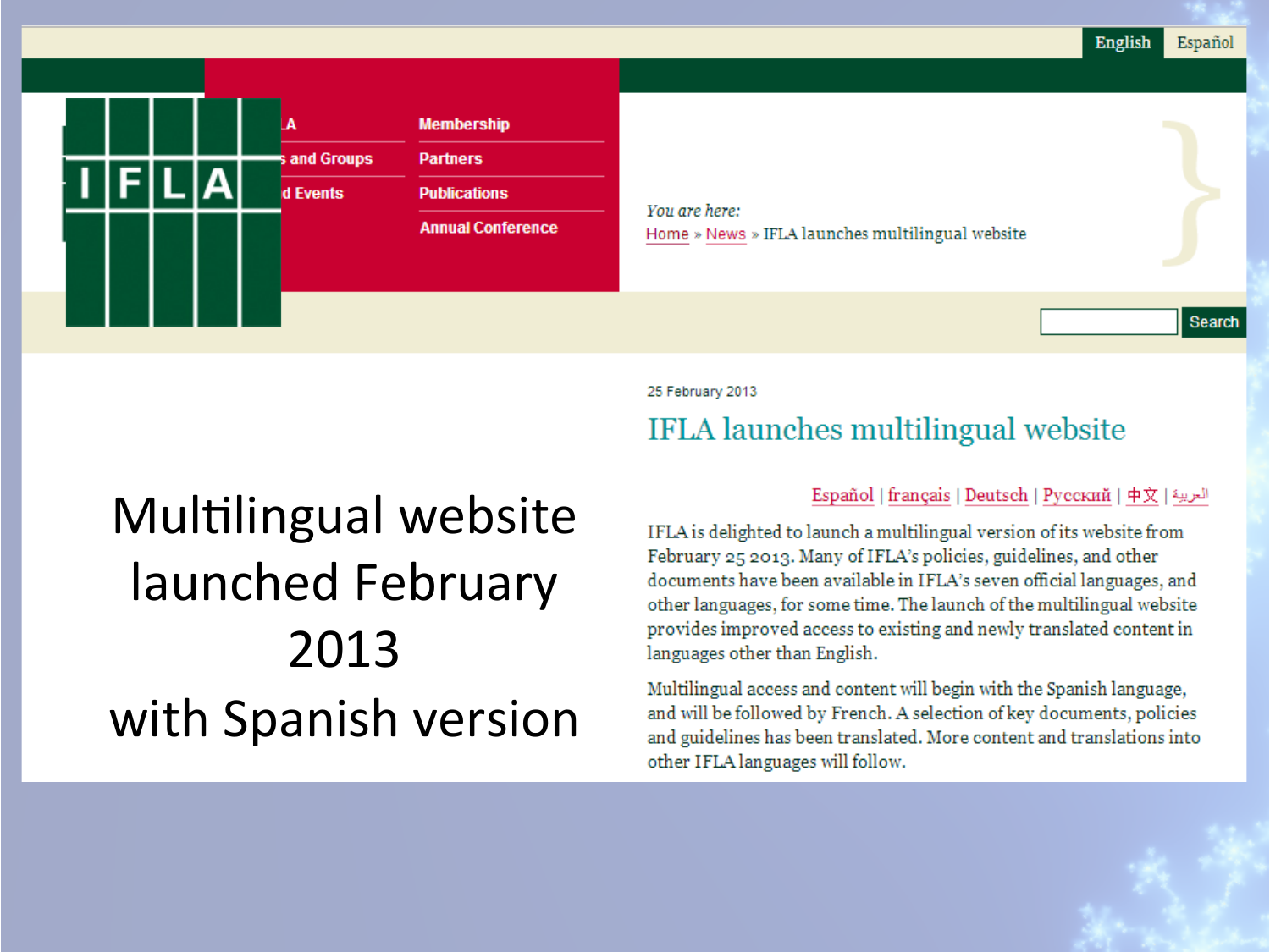# **open metadata registry**

**Maintainers** 

Search Vocabularies

#### **Element Sets: Show detail for FRBRer model**

History

**Elements** 

Detail

|  | Opaque URIs |  |  |  |  |  |  |  |
|--|-------------|--|--|--|--|--|--|--|
|--|-------------|--|--|--|--|--|--|--|

| Label $\odot$                  | <b>Type</b> | URI (e)                                 | <b>Status</b> | Updated (e)                | Last Updated by @                                | <b>Actions</b> |
|--------------------------------|-------------|-----------------------------------------|---------------|----------------------------|--------------------------------------------------|----------------|
| Work                           | class       | /ns/fr/frbr/frbre <mark>r</mark> /C1001 |               | Published 2010-09-30 22:17 | Gordon Dunsire (ifla)                            |                |
| Expression                     | class       | /ns/fr/frbr/frbrer/C1002                |               | Published 2011-05-02 13:57 | Gordon Dunsire (ifla)                            |                |
| Manifestation                  | class       | /ns/fr/frbr/frbrer/C1003                |               | Published 2011-05-02 13:52 | Gordon Dunsire (ifla)                            |                |
| Item                           | class       | /ns/fr/frbr/frbrer/C1004                |               | Published 2010-09-30 22:18 | Gordon Dunsire (ifla)                            |                |
| Person                         | class       | /ns/fr/frbr/frbrer/C1005                |               |                            | Published 2010-09-30 22:19 Gordon Dunsire (ifla) |                |
| Corporate Body                 | class       | /ns/fr/frbr/frbrer/C1006                |               |                            | Published 2010-09-30 22:19 Gordon Dunsire (ifla) |                |
| Concept                        | class       | /ns/fr/frbr/frbrer/C1007                |               |                            | Published 2010-09-30 22:20 Gordon Dunsire (ifla) |                |
| Object                         | class       | /ns/fr/frbr/frbrer/C1008                |               |                            | Published 2010-09-30 22:20 Gordon Dunsire (ifla) |                |
| Event                          | class       | /ns/fr/frbr/frbrer/C1009                |               |                            | Published 2010-09-30 22:10 Gordon Dunsire (ifla) |                |
| Place                          | class       | /ns/fr/frbr/frbrer/C1010                |               |                            | Published 2010-09-30 22:19 Gordon Dunsire (ifla) |                |
| is realized through            | property    | /ns/fr/frbr/frbrer/P2001                |               |                            | Published 2010-09-30 22:07 Gordon Dunsire (ifla) |                |
| is realization of              | property    | /ns/fr/frbr/frbrer/P2002                |               |                            | Published 2010-09-30 22:10 Gordon Dunsire (ifla) |                |
| is embodied in                 | property    | /ns/fr/frbr/frbrer/P2003                |               |                            | Published 2010-09-30 22:11 Gordon Dunsire (ifla) |                |
| is embodiment of               | property    | /ns/fr/frbr/frbrer/P2004                |               |                            | Published 2010-09-30 22:11 Gordon Dunsire (ifla) |                |
| is exemplified by              | property    | /ns/fr/frbr/frbrer/P2005                |               |                            | Published 2010-09-30 22:13 Gordon Dunsire (ifla) |                |
| is exemplar of                 | property    | /ns/fr/frbr/frbrer/P2006                |               |                            | Published 2010-09-30 22:12 Gordon Dunsire (ifla) |                |
| is created by (corporate body) | property    | /ns/fr/frbr/frbrer/P2007                |               |                            | Published 2010-09-30 22:12 Gordon Dunsire (ifla) |                |
| is creator (corporate body) of |             | property   /ns/fr/frbr/frbrer/P2008     |               |                            | Published 2010-09-30 22:09 Gordon Dunsire (ifla) |                |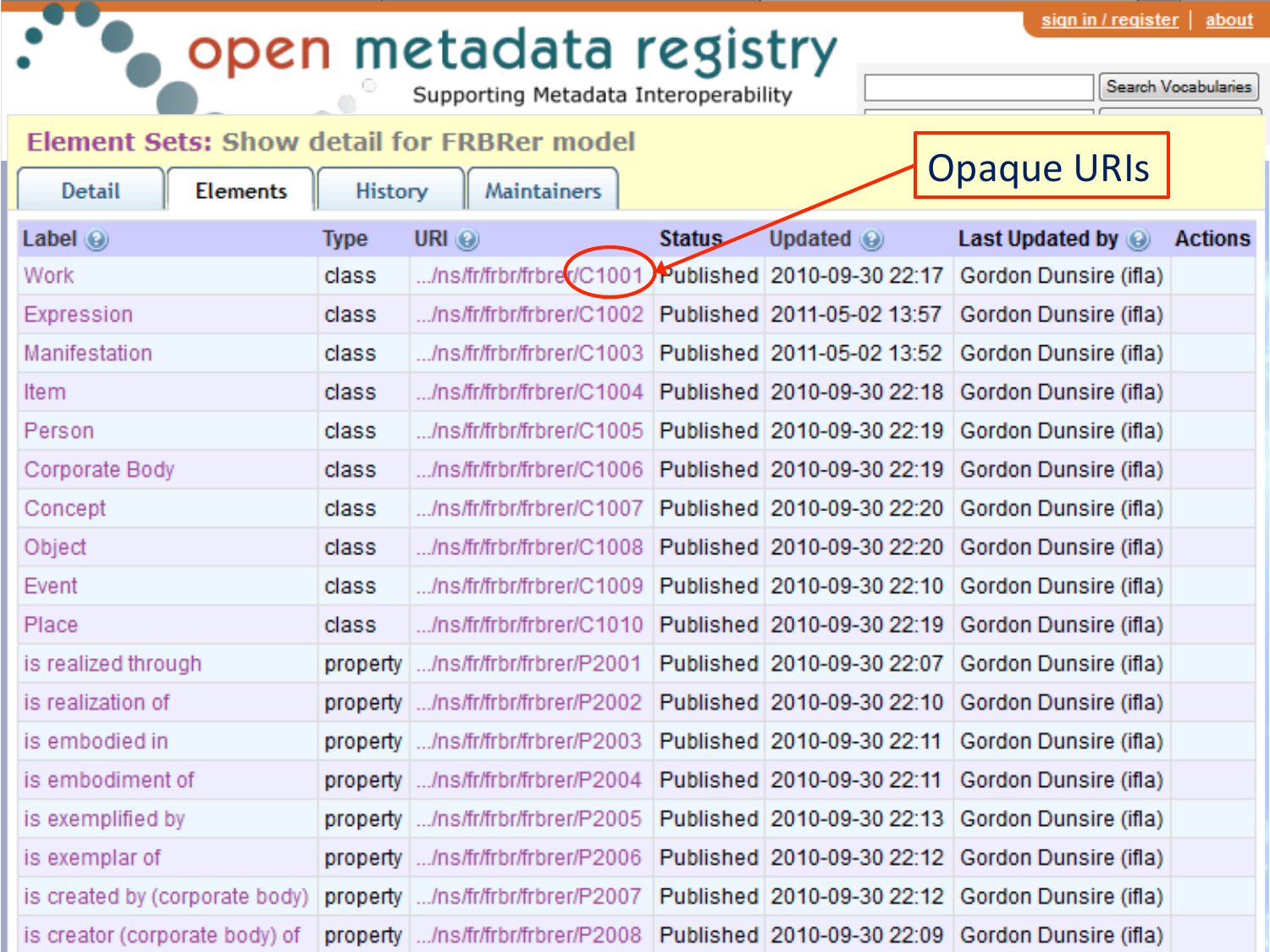#### **Element Sets: ISBD elements** Elements: has content form

| Detail                  | <b>Statements</b><br>History |         |               |                                      |                       |                |
|-------------------------|------------------------------|---------|---------------|--------------------------------------|-----------------------|----------------|
| <b>Profile property</b> | <b>Show object</b>           | Lang    | <b>Status</b> | Updated $\odot$                      | Updated by $\odot$    | <b>Actions</b> |
| name                    | hasContentForm               | English | Published     | 7 May 2011 16:50                     | Gordon Dunsire (ifla) |                |
| label                   | has content form             | English |               | Published 3 March 2011 14:41         | Gordon Dunsire (ifla) |                |
| type                    | property                     | English |               | Published   7 May 2011 16:51         | Gordon Dunsire (ifla) |                |
| uri                     | http://iflastandards.info/n  | English | Published     | 10 June 2011 13:23                   | Gordon Dunsire (ifla) |                |
| status                  | Published                    | English | Published     | 10 June 2011 13:22                   | Gordon Dunsire (ifla) |                |
| description             | Relates a resource to a cat  | English |               | Published 3 March 2011 14:42         | Gordon Dunsire (ifla) |                |
| domain                  | http://iflastandards.info/n  | English |               | Published 3 March 2011 14:42         | Gordon Dunsire (ifla) |                |
| label                   | tiene forma del contenido    | Spanish |               | Published 3 April 2011 13:45         | Gordon Dunsire (ifla) |                |
| description             | Relaciona un recurso con un  |         |               | Spanish Published 3 April 2011 13:45 | Gordon Dunsire (ifla) |                |
| 9 results               |                              |         |               |                                      |                       |                |

Translation into Spanish exposed some issues



### Translations of RDF representations of **IFLA** standards

IFLA Cataloguing Section, ISBD Review Group's ISBD/XML Study Group

Version 1.0, 9 April 2012

Preamble

Background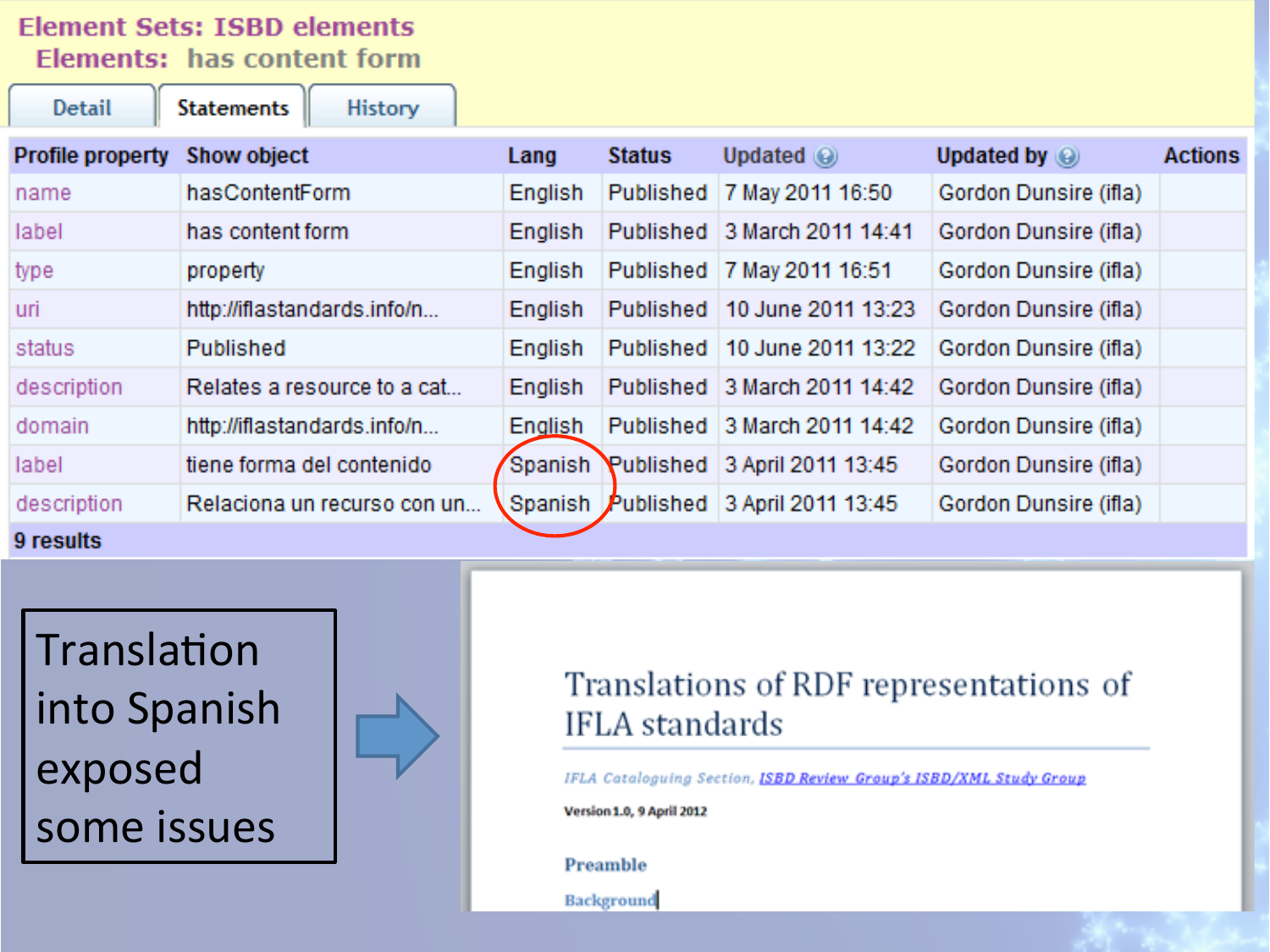## **Translation issues**

*<b>V* Scope

 $\otimes$  Priority for developers: Element definition and label  $\otimes$  Priority for users: Concept label and definition **Example (verbal phrasing, CamelCase, etc.)**  $\triangle$  What is ok in one language may not be in another *<b>V* Source  $\cdot$  Translation of namespace vs source documentation  $\triangle$  Disambiguation  $\Diamond$  Methods for creating unique labels may vary between

languages 

 $\cdot$  Language inflection (not an issue in English)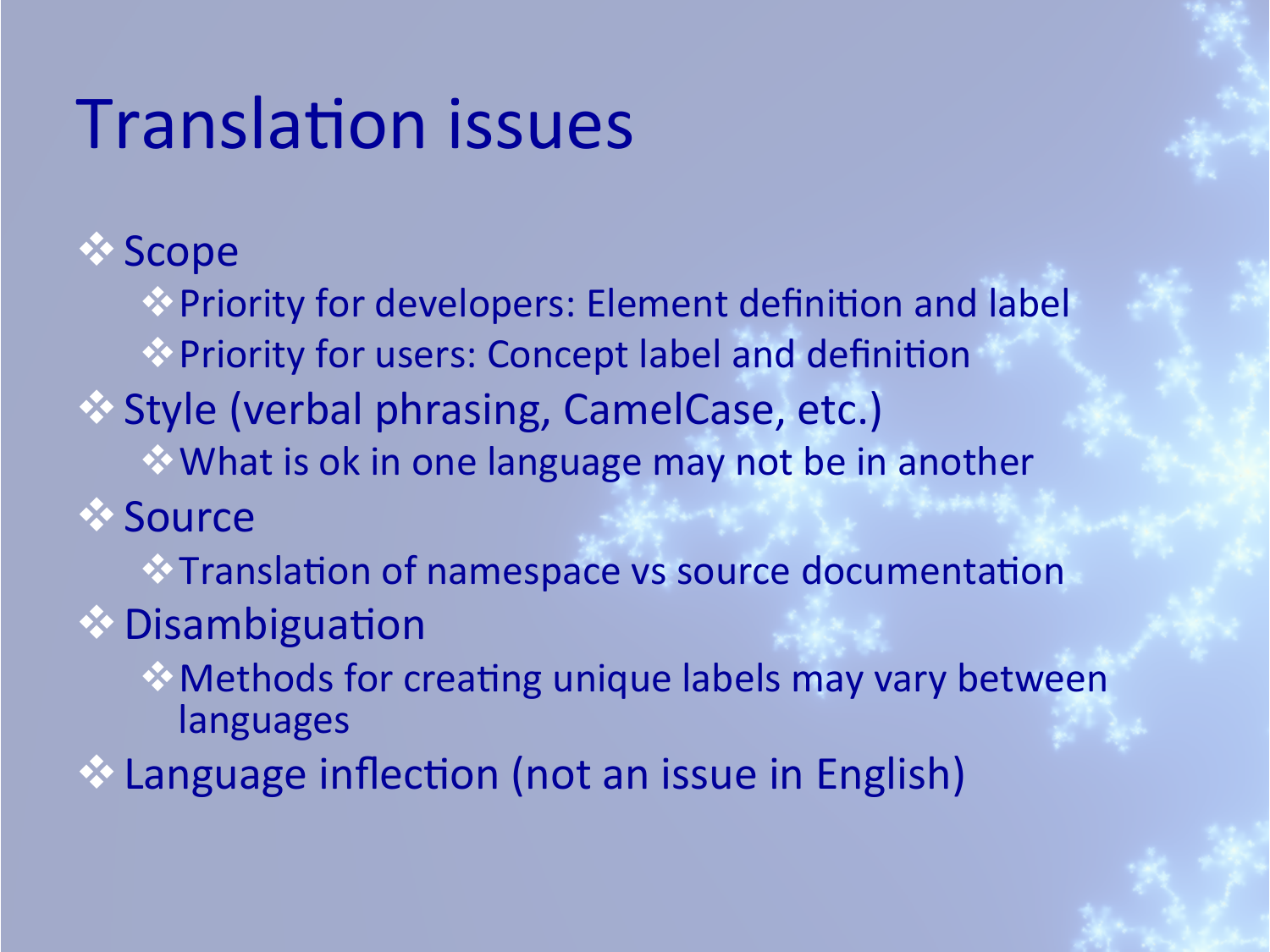| <b>Vocabulary: ISBD Content Form</b> |                              |                  |                            |                      |                |  |  |
|--------------------------------------|------------------------------|------------------|----------------------------|----------------------|----------------|--|--|
| <b>Concepts: dataset</b>             |                              |                  | <b>Partial translation</b> | Local schedule       |                |  |  |
| <b>Detail</b>                        | History<br><b>Properties</b> |                  |                            |                      |                |  |  |
| skos:property                        | Value                        | Language         | <b>Status</b>              | Updated (e)          | <b>Actions</b> |  |  |
| preferred label                      | dataset                      | English          | Published                  | 3 March 2011 13:47   |                |  |  |
| definition                           | Content expressed by digita  | English          | Published                  | 14 March 2011 13:29  |                |  |  |
| scope note                           | Examples include numeric da  | English          | Published                  | 14 March 2011 13:29  |                |  |  |
| preferred label                      | conjunto de datos            | Spanish          | Published                  | 14 March 2011 13:30  |                |  |  |
| definition                           | Contenido expresado por dat  | Spanish          | Published                  | 14 March 2011 13:30  |                |  |  |
| preferred label                      | Fiemples sen les dates numé  | Spanish          | Deprecated                 | 25 August 2012 12:04 |                |  |  |
| preferred label                      | skup podataka                | Croatian         | Published                  | 11 May 2011 11:01    |                |  |  |
| preferred label                      | dataser                      | Italian          | Published                  | 28 August 2012 8:58  |                |  |  |
| definition                           | Un contenuto espresso media  | Italian          | <b>Published</b>           | 28 August 2012 8:58  |                |  |  |
| scope note                           | Gli esempi includono i dati  | Italian          | <b>Published</b>           | 28 August 2012 8:57  |                |  |  |
| preferred label                      | набор от данни               | <b>Bulgarian</b> | New-Proposed               | 24 August 2012 5:03  |                |  |  |
| definition                           | Съдържание, из�              | Bulgarian        | New-Proposed               | 24 August 2012 16:49 |                |  |  |
| scope note                           | Примерите вклю               | Bulgarian        | New-Proposed               | 24 August 2012 16:51 |                |  |  |
| preferred label                      | электронные да               | Russian          | New-Proposed               | 25 August 2012 7:00  |                |  |  |
| definition                           | Содержание, вы •             | Russian          | New-Proposed               | 25 August 2012 11:49 |                |  |  |
| scope note                           | Примеры включа               | Russian          | New-Proposed               | 25 August 2012 11:49 |                |  |  |
| preferred label                      | skup podataka                | Serbian          | New-Proposed               | 25 August 2012 11:55 |                |  |  |
| scope note                           | Takvi primeri su numerički   | Serbian          | New-Proposed               | 25 August 2012 11:59 |                |  |  |
| definition                           | Sadržaj izražen digitalno    | Serbian          | New-Proposed               | 25 August 2012 12:02 |                |  |  |
| scope note                           | Ejemplos son los datos num�  | Spanish          | Published                  | 25 August 2012 12:05 |                |  |  |
|                                      |                              |                  |                            |                      |                |  |  |

26 results

 $\mathbb{N}$  4 12  $\mathbb{N}$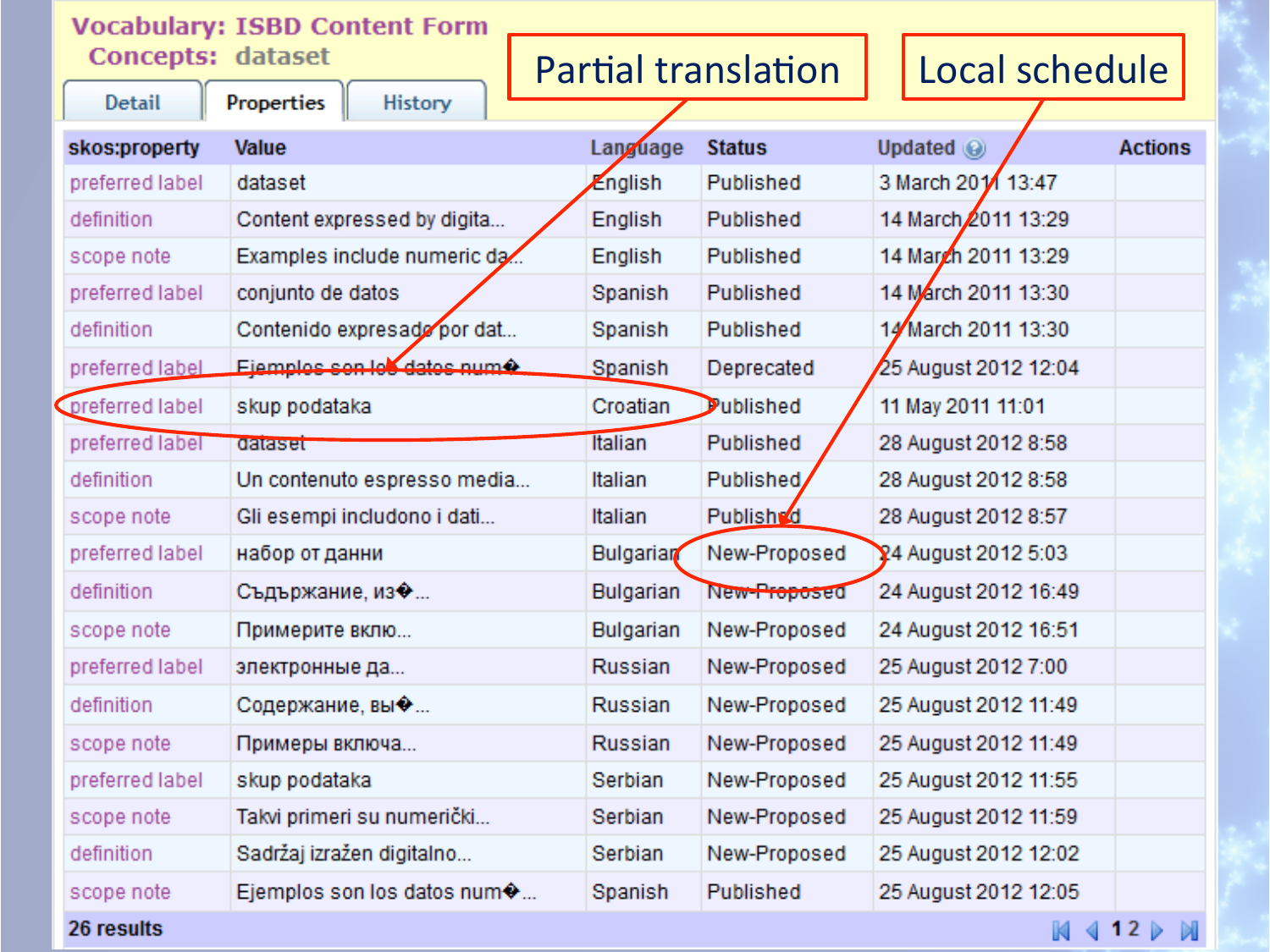### **Multilingual Dictionary of Cataloguing** Terms and Concepts (MulDiCat)

Vocabulary: Show detail for Multilingual dictionary of cataloguing terms and concepts (MulDiCat) DD $\Gamma$ 

| <b>Detail</b> | <b>History</b><br>Concepts<br><b>Versions</b>                        | <u>KDF value vocabulary</u><br>Maintainers                                                                                                                                                                              |
|---------------|----------------------------------------------------------------------|-------------------------------------------------------------------------------------------------------------------------------------------------------------------------------------------------------------------------|
| <b>Detail</b> |                                                                      |                                                                                                                                                                                                                         |
| Owner:        | <b>Gordon Dunsire</b>                                                |                                                                                                                                                                                                                         |
| Name:         | Multilingual dictionary of cataloguing terms and concepts (MulDiCat) |                                                                                                                                                                                                                         |
| URL:          |                                                                      | http://www.ifla.org/publications/multilingual-dictionary-of-cataloguing-terms-and-concepts-muldicat                                                                                                                     |
| Note:         |                                                                      | Intended to be used for authoritative translations of IFLA cataloguing standards and related documents. The<br>terms reflect international agreements on terms to use for these cataloguing and classification concepts |
| Community:    |                                                                      |                                                                                                                                                                                                                         |
| Status:       | Published                                                            | for authoritative                                                                                                                                                                                                       |
| Language:     | English                                                              |                                                                                                                                                                                                                         |
| <b>URI</b>    |                                                                      | translations of IFLA                                                                                                                                                                                                    |
| Base Domain:  | http://iflastandards.info/ns/                                        | cataloguing standards and                                                                                                                                                                                               |
| Token:        | muldicat                                                             |                                                                                                                                                                                                                         |
| URI:          | http://iflastandards.info/ns/muldicat                                | related documents.                                                                                                                                                                                                      |
| Heore +       |                                                                      |                                                                                                                                                                                                                         |

List of Get RDF | xsd Get XML Schema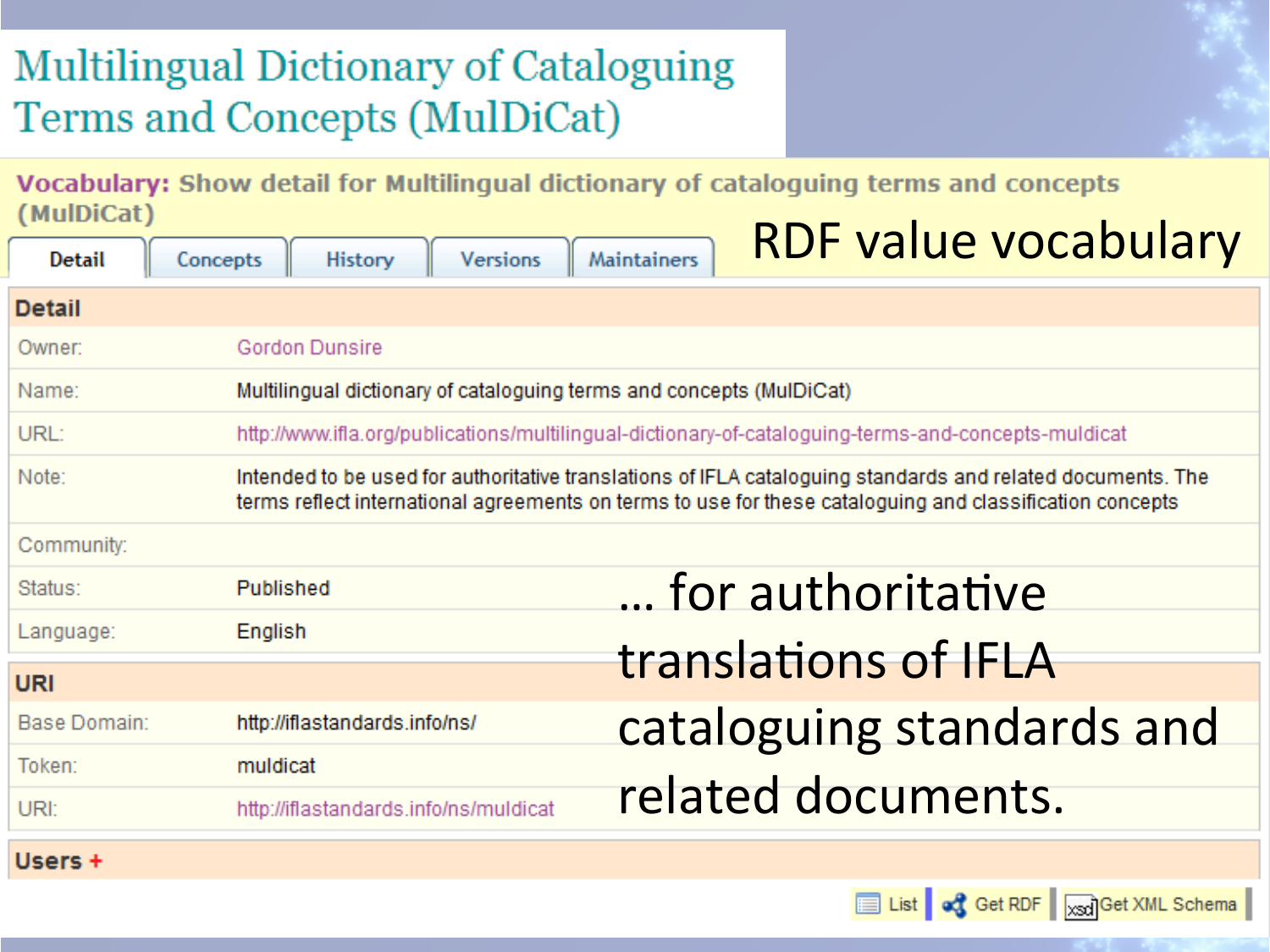#### Vocabulary: Multilingual dictionary of cataloguing terms and concepts (MulDiCat) **Concepts: Content type**

| 26+ languages<br>Properties<br><b>Detail</b><br>History |                             |                      |               |                     |                |  |  |  |
|---------------------------------------------------------|-----------------------------|----------------------|---------------|---------------------|----------------|--|--|--|
| skos:property                                           | Value                       | Language $\triangle$ | <b>Status</b> | Updated $\odot$     | <b>Actions</b> |  |  |  |
| definition                                              | هو تحديد يعكس ش             | Arabic               | Published     | 7 May 2012 4:58     |                |  |  |  |
| preferred label                                         | نوع المحتوى                 | Arabic               | Published     | 2 May 2012 7:53     |                |  |  |  |
| definition                                              | Означение за о�             | Bulgarian            | Published     | 7 May 2012 4:58     |                |  |  |  |
| preferred label                                         | Вид на съдържа�             | Bulgarian            | Published     | 2 May 2012 7:54     |                |  |  |  |
| definition                                              | Designació que reflecteix   | Catalan              | Published     | 7 May 2012 4:59     |                |  |  |  |
| alternative label                                       | Contingut, Tipus de         | Catalan              | Published     | 29 August 2012 5:24 |                |  |  |  |
| preferred label                                         | Tipus de contingut          | Catalan              | Published     | 2 May 2012 7:54     |                |  |  |  |
| definition                                              | Označení vystihující z�     | Czech                | Published     | 10 May 2012 3:24    |                |  |  |  |
| preferred label                                         | Typ obsahu                  | Czech                | Published     | 2 May 2012 7:56     |                |  |  |  |
| definition                                              | Eine Bezeichnung, die die g | German               | Published     | 10 May 2012 3:25    |                |  |  |  |
| preferred label                                         | Art des Inhalts             | German               | Published     | 2 May 2012 7:57     |                |  |  |  |
| alternative label                                       | Type of content             | English              | Published     | 1 May 2012 12:15    |                |  |  |  |
| preferred label                                         | Content type                | English              | Published     | 1 May 2012 10:15    |                |  |  |  |
| definition                                              | A designation that reflects | English              | Published     | 1 May 2012 10:16    |                |  |  |  |
| definition                                              | Una designación que reflej  | Spanish              | Published     | 10 May 2012 3:27    |                |  |  |  |
| preferred label                                         | Tipo de contenido           | Spanish              | Published     | 2 May 2012 8:03     |                |  |  |  |
| definition                                              | Merkintö, joka kuvastaa si  | Finnish              | Published     | 7 May 2012 4:59     |                |  |  |  |
| alternative label                                       | Sisällön tyyppi             | <b>Finnish</b>       | Published     | 29 August 2012 5:27 |                |  |  |  |

Finnish

French

Published

Published

2 May 2012 7:57

28 August 2012 8:40

60 results

preferred label

preferred label

Sisältötyyppi

Contenu (Type de)